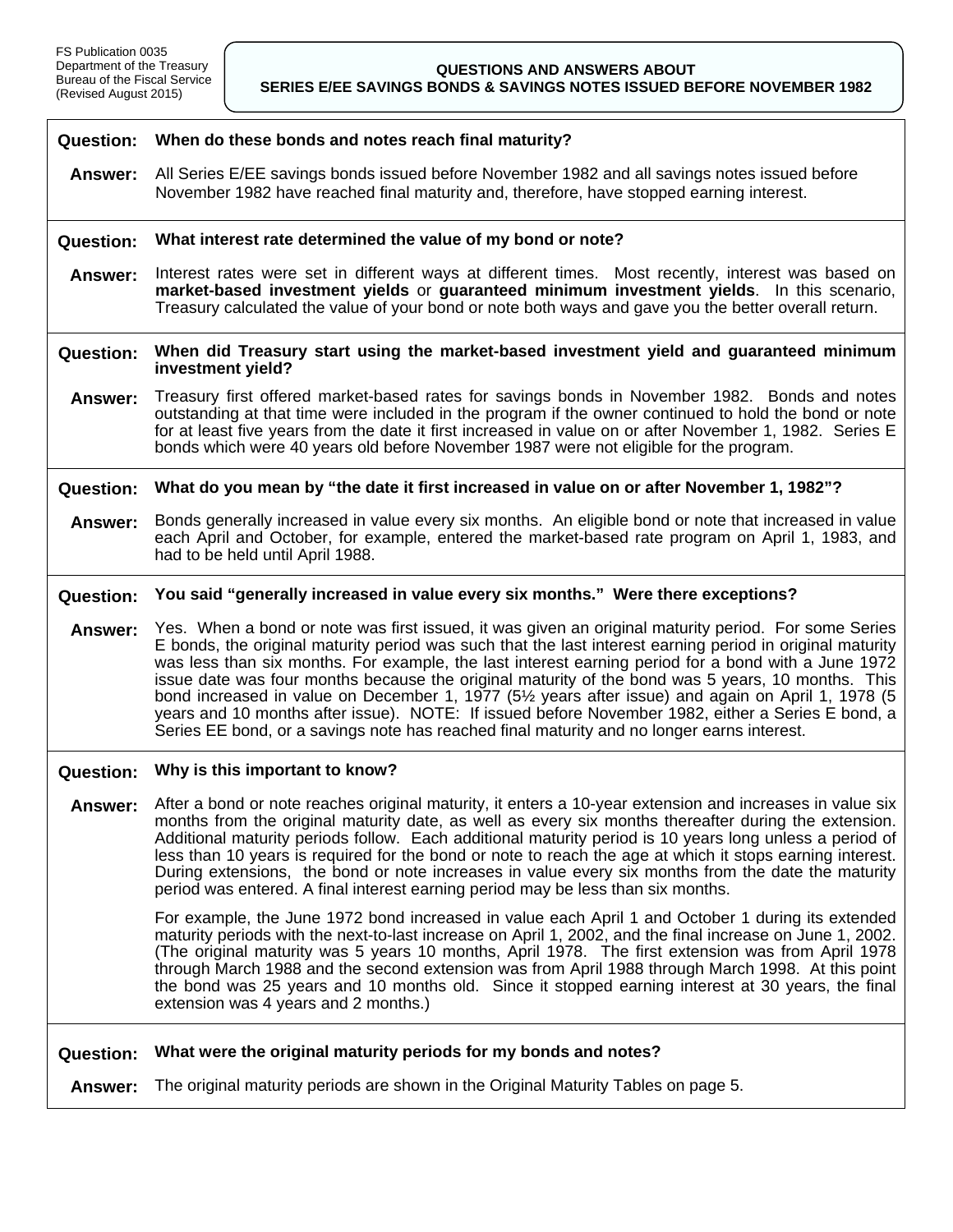| <b>Question:</b> | What is a market-based investment yield? How was it applied to my bond?                                                                                                                                                                                                                                                                                                                                                                                                                                                                                                                                                                                                                                                                                    |  |
|------------------|------------------------------------------------------------------------------------------------------------------------------------------------------------------------------------------------------------------------------------------------------------------------------------------------------------------------------------------------------------------------------------------------------------------------------------------------------------------------------------------------------------------------------------------------------------------------------------------------------------------------------------------------------------------------------------------------------------------------------------------------------------|--|
| Answer:          | Each May 1 and November 1, Treasury determined an average of five-year Treasury security yields<br>from the preceding six months. Each time your bond was due to increase in value, Treasury re-<br>calculated the market-based redemption value anew from the date it first increased in value on or after<br>November 1, 1982. The average of the Treasury security yields for each six-month earning period<br>since were added together and divided by the number of semiannual periods since that date. The<br>result was multiplied by 85% and rounded. This one rate was applied for each semiannual period<br>since the date of the first increase in value on or after November 1, 1982.                                                          |  |
| <b>Question:</b> | Can you give me an example?                                                                                                                                                                                                                                                                                                                                                                                                                                                                                                                                                                                                                                                                                                                                |  |
| Answer:          | Let's say you purchased a bond in June 1968. In 1982, this bond was in an extended maturity period<br>with increases in value occurring each June 1 and December 1. (The bond had an original maturity of<br>seven years.) Its first increase in value on or after November 1, 1982, was December 1, 1982. The<br>value of the bond for December 1982 was the starting point for determining the value of the bond<br>using a market-based investment yield.*                                                                                                                                                                                                                                                                                              |  |
|                  | Now let's look at how the June 1994 market-based value was determined. In the 11 $\frac{1}{2}$ years between<br>December 1982 and June 1994, there were 23 semi-annual interest earning periods. For each<br>earning period, there is an applicable five-year Treasury security yield. To begin determining the<br>market-based yield for the June 1994 market-based value of your bond, the 23 average Treasury<br>security yields were added together and divided by 23. The result was multiplied by 85% and then<br>rounded to the nearest one-fourth of one percent (.25%). The result was the market-based investment<br>yield. The market-based worth of your bond on June 1994 was calculated by applying this yield to the<br>entire 111/2 years. |  |
|                  | Two years later, to determine the market-based investment yield for your bond for June 1996, four<br>additional applicable average five-year Treasury security yields were added to those for the other 23<br>six-month interest earning periods and divided by 27 to obtain the average. The result was multiplied<br>by 85%, but this time the result was rounded to the nearest one-hundredth of one percent (.01%). The<br>market-based worth of your bond for June 1996 was calculated by applying this yield to the entire 131/2<br>years.                                                                                                                                                                                                           |  |
| <b>Question:</b> | Why was the rounding to .25% in some cases and .01% in others?                                                                                                                                                                                                                                                                                                                                                                                                                                                                                                                                                                                                                                                                                             |  |
| Answer:          | During maturity periods that began before May 1989, rounding of the market-based investment yield<br>was to the nearest one-fourth of one percent. During maturity periods that began on or after May 1,<br>1989, rounding was to the nearest one-hundredth of one percent.                                                                                                                                                                                                                                                                                                                                                                                                                                                                                |  |
| <b>Question:</b> | Where does the guaranteed minimum investment yield come in? How does it apply to my<br>bond?                                                                                                                                                                                                                                                                                                                                                                                                                                                                                                                                                                                                                                                               |  |
| Answer:          | Unless the date a bond or note first increased in value on or after November 1, 1982, happened to<br>coincide with the beginning of a new maturity period, guaranteed minimum returns for the remainder of<br>the maturity period the bond or note was in were reflected in published tables of redemption values.<br>These values were determined with rates announced and published prior to November 1982.                                                                                                                                                                                                                                                                                                                                              |  |
|                  | As a bond or note entered an extension, the guaranteed minimum in effect at that time became that<br>bond's or that note's guaranteed minimum investment yield for that extension. When Treasury first<br>offered a guaranteed minimum return in November 1982, the rate was set at 7.5% per year,<br>compounded semiannually, for bonds or notes entering an extension. For bonds or notes entering an<br>extension on or after November 1986, the rate was reduced to 6% per year, compounded<br>semiannually. For bonds or notes entering an extension March 1993 or later, the rate was 4% per<br>year, compounded semiannually.                                                                                                                       |  |

<sup>\*</sup>All redemption values calculations are performed on a base denomination of \$25. (This is a hypothetical denomination in the case of EE bonds of this period.) Redemption values for bonds of greater denominations are in direct proportion according to the ratio of denominations; i.e., a \$50 bond is worth twice the value of the base denomination; a \$200 bond is worth eight times the value of the base denomination.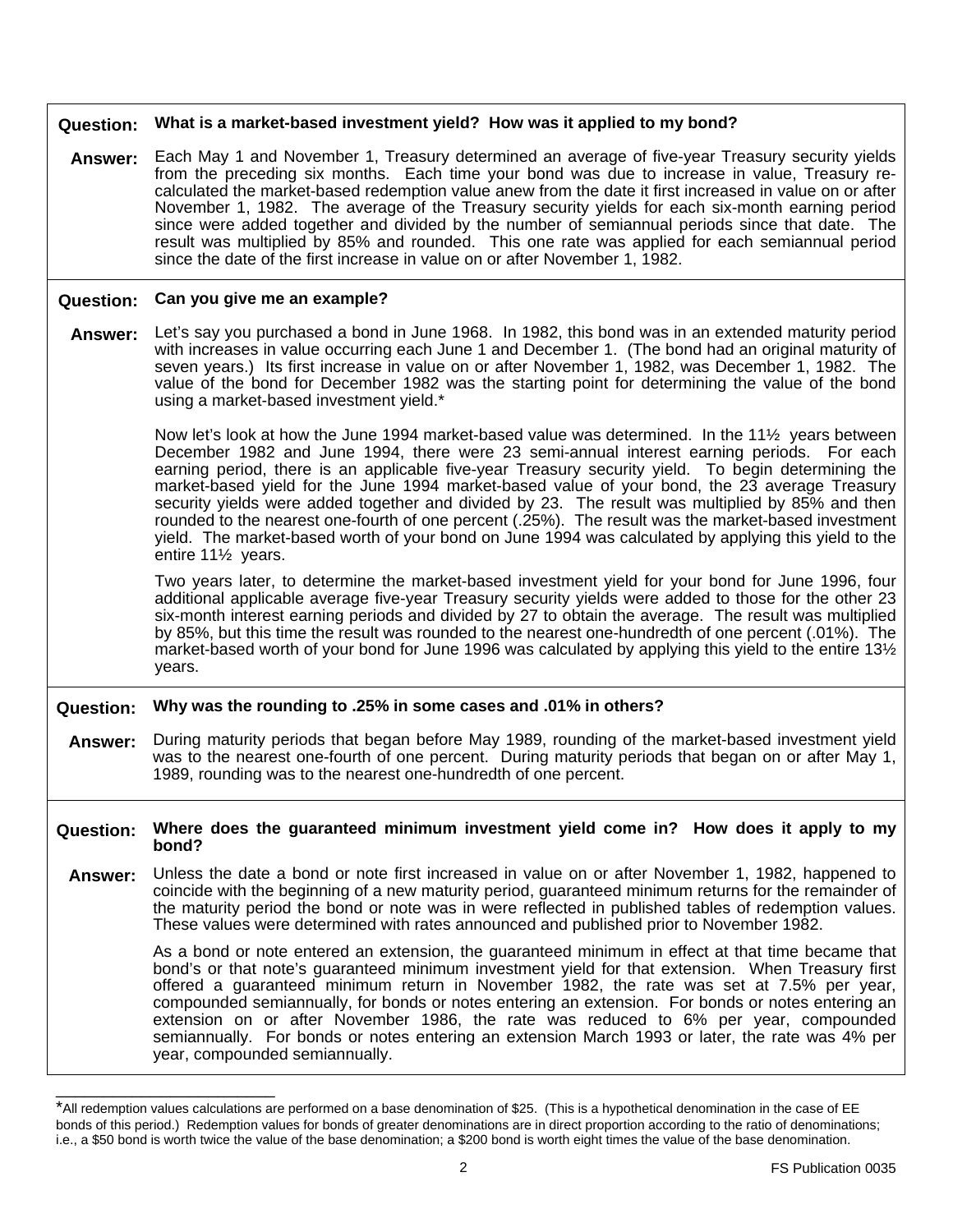| <b>Question:</b> | Can you give me an example?                                                                                                                                                                                                                                                                                                                                                                                                                                                                                                                                                                                                                                                                                                                                                                                                                                                                                                                                                                                                                                                                                                                            |
|------------------|--------------------------------------------------------------------------------------------------------------------------------------------------------------------------------------------------------------------------------------------------------------------------------------------------------------------------------------------------------------------------------------------------------------------------------------------------------------------------------------------------------------------------------------------------------------------------------------------------------------------------------------------------------------------------------------------------------------------------------------------------------------------------------------------------------------------------------------------------------------------------------------------------------------------------------------------------------------------------------------------------------------------------------------------------------------------------------------------------------------------------------------------------------|
| <b>Answer:</b>   | Let's use the June 1968 bond again. By December 1987, when it had been held five years under the<br>market-based rate program, it had entered its second 10-year extension of maturity. That second<br>extension began on June 1985 when the guaranteed minimum rate in effect for extensions was 7.5%.<br>The December 1987 guaranteed minimum value of this bond was determined by using the value of the<br>bond on June 1, 1985, and applying a rate of 7.5% per year, compounded semiannually, to each of the<br>five semiannual interest earning periods from June 1985 through November 1987.                                                                                                                                                                                                                                                                                                                                                                                                                                                                                                                                                   |
| <b>Question:</b> | Did the same thing apply to each additional extension?                                                                                                                                                                                                                                                                                                                                                                                                                                                                                                                                                                                                                                                                                                                                                                                                                                                                                                                                                                                                                                                                                                 |
| <b>Answer:</b>   | Generally, yes. Each extension was 10 years (except the final extension, which could be less than 10<br>years). During each extension, Treasury went back to the guaranteed minimum value of the bond or<br>note at the end of the previous maturity period and applied the rate in effect when the current maturity<br>was entered for each interest period since.                                                                                                                                                                                                                                                                                                                                                                                                                                                                                                                                                                                                                                                                                                                                                                                    |
| <b>Question:</b> | Can you give me an example?                                                                                                                                                                                                                                                                                                                                                                                                                                                                                                                                                                                                                                                                                                                                                                                                                                                                                                                                                                                                                                                                                                                            |
| <b>Answer:</b>   | A savings note issued January 1970 had an original maturity of 4 years and 6 months. On July 1,<br>1984, it entered its second 10-year extended maturity. At that time, the value of the note reflected the<br>rates in effect prior to the introduction of the market-based rate program. The guaranteed minimum<br>value of the note for July 1990 was calculated using the value of the note in July 1984 and applying the<br>rate of 7.5% per year, compounded semiannually, to each of the 12 semiannual interest earning<br>periods from July 1984 through June 1990.                                                                                                                                                                                                                                                                                                                                                                                                                                                                                                                                                                            |
|                  | The note entered its third and final extension of maturity (a 5 year and 6 month extension) in July<br>1994. The guaranteed minimum value of the note in July 1998 was calculated using the July 1994<br>guaranteed minimum value and applying the rate of 4% per year, compounded semiannually, for the<br>eight semiannual interest earning periods from July 1994 through June 1998.                                                                                                                                                                                                                                                                                                                                                                                                                                                                                                                                                                                                                                                                                                                                                                |
| <b>Question:</b> | Is there an exception?                                                                                                                                                                                                                                                                                                                                                                                                                                                                                                                                                                                                                                                                                                                                                                                                                                                                                                                                                                                                                                                                                                                                 |
| <b>Answer:</b>   | Yes. Series E bonds and notes were granted a one-time bonus in January 1980. The bonus applied if<br>a bond or note was held to the date it first increased in value on or after January 1, 1991, if the bond or<br>note did not stop earning interest before that date.                                                                                                                                                                                                                                                                                                                                                                                                                                                                                                                                                                                                                                                                                                                                                                                                                                                                               |
| <b>Question:</b> | How was this 11-year bonus applied?                                                                                                                                                                                                                                                                                                                                                                                                                                                                                                                                                                                                                                                                                                                                                                                                                                                                                                                                                                                                                                                                                                                    |
| Answer:          | When each Series E bond or note increased in value for the first time on or after January 1, 1991, the<br>guaranteed minimum value of the bond or note included the 11-year bonus. For the remainder of the<br>maturity period the bond or note was in when it received the bonus, calculations of guaranteed<br>minimum values were based on the guaranteed minimum value of the bond or note (including the<br>bonus) on the first date it increased in 1991 rather than the date it entered the maturity period. If the<br>bond or note entered another maturity period after that 1991 date, calculations once again were based<br>on the value of the bond or note at the start of the latest extension.                                                                                                                                                                                                                                                                                                                                                                                                                                          |
| <b>Question:</b> | Can you give me an example?                                                                                                                                                                                                                                                                                                                                                                                                                                                                                                                                                                                                                                                                                                                                                                                                                                                                                                                                                                                                                                                                                                                            |
| <b>Answer:</b>   | Once again, let's use the June 1968 bond. Let's look at a June 1994 value for the bond based on a<br>guaranteed minimum investment yield. The bond entered its second extension of maturity in June<br>1985. Normally, the June 1985 value would be the base for calculations of the guaranteed minimum<br>value during the second extension; but, this bond was also entitled to the one-time bonus the first time<br>it increased in value in 1991. The June 1991 guaranteed minimum value included the 11-year bonus.<br>Therefore, the June 1994 guaranteed minimum value was calculated using the June 1991 guaranteed<br>minimum value as a base and applying the rate of 7.5% per year, compounded semiannually, to each<br>of the six semiannual interest earning periods from June 1991 to June 1994. Similarly, the guaranteed<br>minimum value of the bond on June 1995, when it entered its third extended and final maturity, was<br>calculated with the June 1991 guaranteed minimum value as a base and the rate of 7.5% per year,<br>compounded semiannually, applied for the eight semiannual interest earning periods from June 1991 |

through May 1995.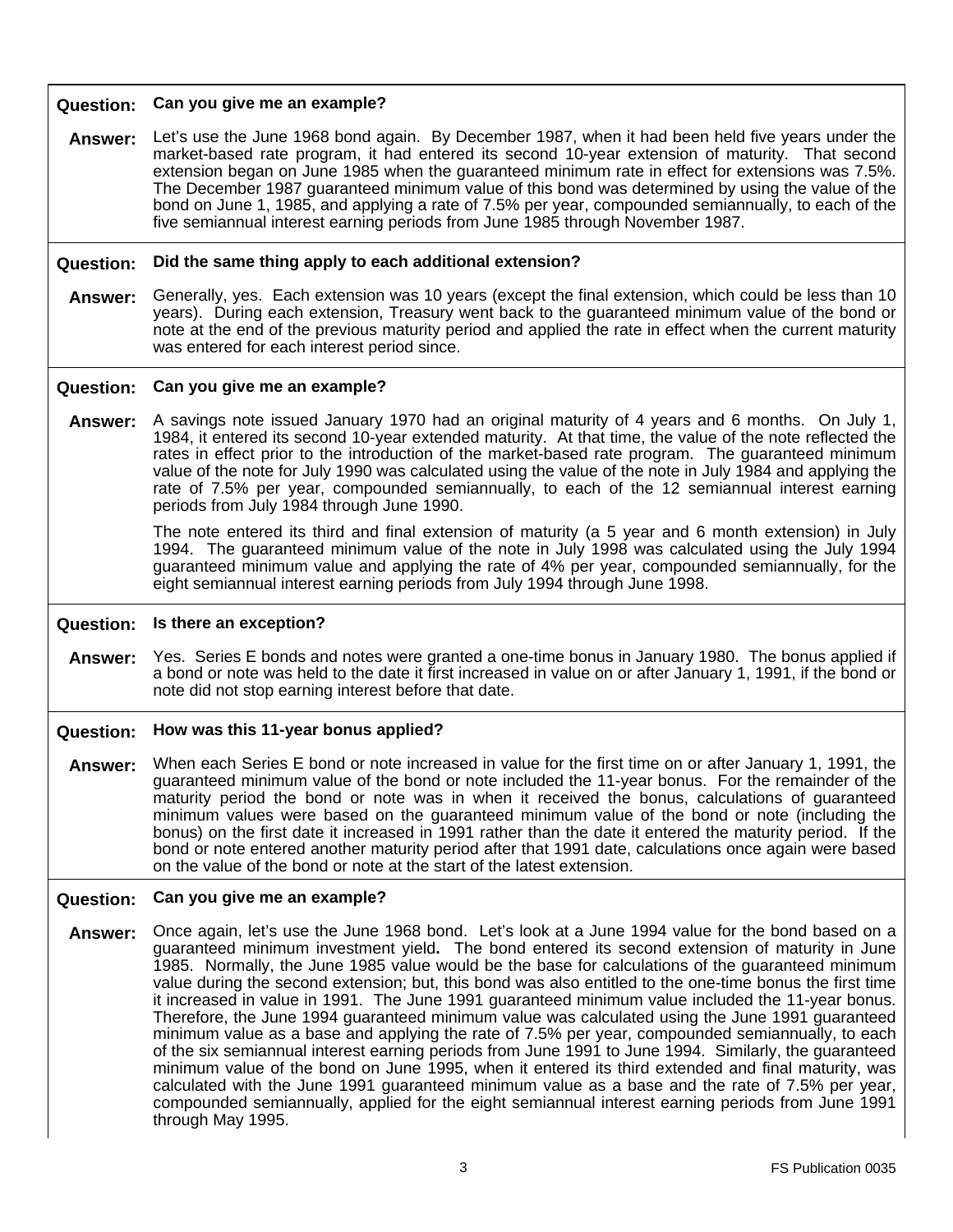The June 1996 guaranteed minimum value of the bond was calculated by using the June 1995 guaranteed minimum value as a base and applying the rate of 4% per year, compounded semiannually, to the two semiannual interest earning periods since.

**Question: If I go to the bank and cash my bond or note, I will receive a redemption value that is calculated with either the market-based investment yield or guaranteed minimum investment yield, whichever makes my bond or note worth more?** 

**Answer:** From issue date until the bond or note first increased in value on or after November 1982, increases in its value were based on the rate of return promised when the bond or note was issued and on adjustments to that rate made when Treasury announced rate increases. If you held the bond or note at least five years after the date it first increased in value on or after November 1, 1982, the difference in the value of your bond or note from the date of that first increase on or after November 1, 1982, and the redemption value you receive is based on the **market-based investment yield** or the **guaranteed minimum investment yield**, whichever increases the value of your bond or note more *overall*.

**Question: With this method, I can't compare a market-based return with a guaranteed minimum investment yield for a six-month period?** 

**Answer:** That's correct. The market-based investment yield and guaranteed minimum investment yield are two separate, alternative, competing streams of calculations. *Overall* market-based return from the date an eligible bond or note first increased in value at the start of the market-based investment yield program is compared with *overall* guaranteed return from that date. This approach does not involve comparing a market-based return with a guaranteed minimum investment yield for the current year or six-month period.

#### **Question: Can you give me an example?**

**Answer:** Taking our June 1968 E bond as an example, the market-based investment yield was 6.97% per year, compounded semiannually, from December 1, 1982, to June 1, 1997. Over that same period, the *overall* guaranteed minimum investment yield for the bond was greater, 7.56% per year, compounded semiannually, including four six-month periods (June 1, 1995, to June 1, 1997) at 4% per year, compounded semiannually, as well as earnings at higher rates averaging about 8.14% per year, compounded semiannually, during the preceding 12½ years (25 six-month periods from December 1, 1982, to June 1, 1995).

> As bonds entered an extension after March 1, 1993, many bond owners observed that their bonds were increasing in value at 4% per year, compounded semiannually, and expressed concern because every market-based rate they had seen or heard was higher. However, when comparing returns (market-based vs. guaranteed minimum), Treasury was not looking just at the 4% per year, compounded semiannually, alone. Treasury was looking at the *overall* guaranteed minimum return since each bond first increased in value on or after November 1, 1982, and comparing that with the *overall* market-based return over the same period.